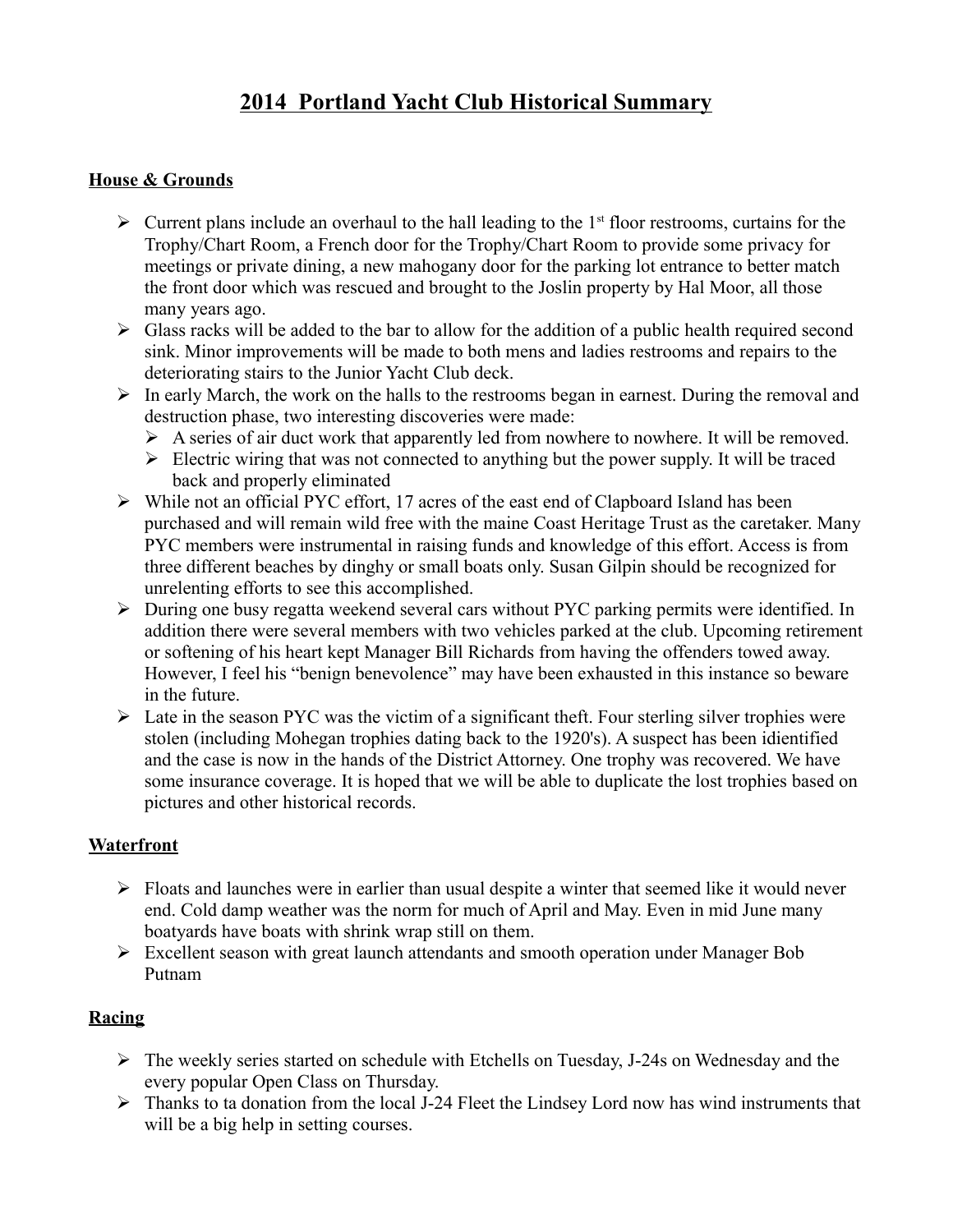- $\triangleright$  The Monhegan Race was held on July 12 with a one way race to Camden. Twenty one boats were in the Fleet. Winds were fair and good times were had by all with the pre and post race parties. Member Scott Smithwick took Monhegan B honors in his Frers 41 *Kaos.*
- $\triangleright$  Jeff Smith in his J-24 Second Chance won the State of Maine Trophy as the first Maine boat to finish in the J-24 Downeast Regatta held at PYC. Boats came from as far away as Florida. Also in an effort to reduce waste attendees were given plastic cups and asked to create a unique identifying mark on them and use them for the weekend thereby reducing the plastic waste stream. Kudos to Molly White for this idea.
- J-24 World Championships-Newport, RI
	- Member Carter White skippered Sea Bags along with member crew of Molly White, Mark Klein and friends Jeff Linton and Ben McAndrew in the J-24 World Champioships in Newport, RI against 69 other boats from around the world. They finished  $15<sup>th</sup>$  overall in a series of 10 races that included one first place finish.
	- Also competing was Andrew Carey and his crew of Stephanie Helms, Charlotte Kincaisd, Erica Beck Spencer and Maine Stae Champion, Jeff Smith on Mr. Hanky. They learned of their qulification only two weeks before the event. The crew acknolwedges learning a lot and are proud to have represented PYC finishing in the middle of the pack at  $45<sup>th</sup>$ .
- $\triangleright$  The traditional Fall Series was completd with 4 races. Good wind on three of them and a "gear" buster" on one. Scott Smithwick won the series in Kaos, a Frers 41, followed by Go Do Go, David Ruff's Beneteau 36.6 and Tamarack, Bob Kellog's Farr 43.

### **Membership**

- Member Anne Blanchard's photography was featured in an issue of *Maine Boats and Harbors.*  Her photography captures the essence of sailing, people working and having fun on the water and changing weather patters. In the same issue Briggs, an Irish Water Spaniel owned by Ryan and Michelle Raber also earned some ink for not wanting to wait for transport to their C & C 34. After launching herself into the water, it iwas a mad scramble to retrieve her before the launch arrived.
- John Lambert and Kim Caldwell's daughter Deidre was name Quantum Womens Sailor of the Year for the second year in a row. She is attending Dartmouth College. She and her crew won the Sperry Topsiders Division A Nationals with a 41 point margin ahead of the second place finisher.
- Member Dorothy Holt coached the Yarmouth High Girls lacrosse Team to a State Championship.
- Todd, Charley and Matt Lalumiere competed in the Etchells World Championships in Newport, RI. They were one of three father son teams. Todd is the reigning Maine Etchells Champion. Also competing was new member Ralph Carpenter.
- $\triangleright$  Board member Tim Tolford had a featured article published in Points East magazine with pictures taken by member Ann Blanchard

## **Dining Room**

- $\triangleright$  The traditional Mother's Day and Easter Brunches were held on the appropriate day
- Cannonball and Commissioning saw a record 170 members and guests in attendance.
- $\triangleright$  Again the dining was enjoyed by all under the expert preparation of Chef Shaun Lewis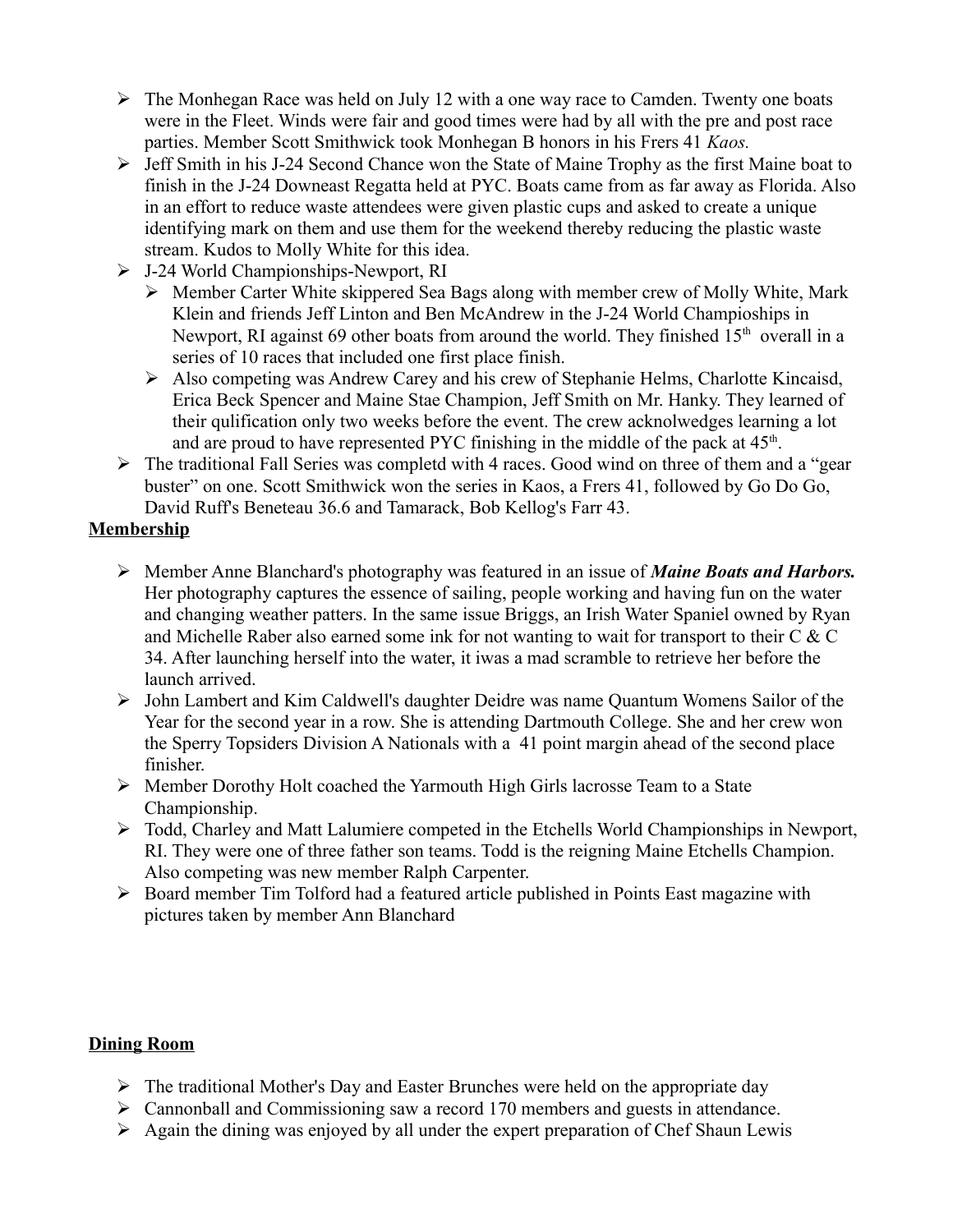#### **Education**

- $\triangleright$  In March in cooperation with the local Hunter Assoc. a seminar was held on Marine Electronics with a focus on their use in safe boating.
- $\triangleright$  The Women's Sailing program was held in June with three sessions. The first two for beginners and the third for intermediates. Sailing was done in J-24's.

#### **Entertainment**

- $\triangleright$  The Annual Chili/Chowdah night was held in February with a new twist where members brought their own "secret" recipes to be tasted and judged. Winners included Joe Orlando, Mary Ann McLean, Susan Gilpin and Cory Goodrich.
- $\triangleright$  A Winter Dinner and Wine Pairing is scheduled for later in March
- $\triangleright$  Weekly morning coffee continues on Weds and Game night on Thursday evenings
- $\triangleright$  Commodore's Dock Cocktail Party is scheduled for June 20 rain (inside) or shine (on the dock). It was a huge success with hundreds in attendance and boats lining the dock wth additional appetizers on board.

### **Cruising**

- $\triangleright$  A star gazing night is planned in March-hopefully with clear skies
- $\triangleright$  Current Cruise plans include a Shakedown Cruise on June 14/15 with a gathering at Dolphin Marina and the annual two week cruise is scheduled for July 12-27. In addition a southern cruise to Cape Cod and the islands is planned for early June
- Family mini-cruises are planned for July 26/27, August 9/10 (Sebasco) and Aug 30-Sept1
- $\triangleright$  The Annual Cruise Pot Roast and Planning Dinner was held in April 5<sup>th</sup>.
- $\triangleright$  In addition to our own cruising events, PYC was host to three other yacht clubs during their downeast cruises. They included Beverly YC of Marion, MA, Corinthian YC of Marblehead, MA and Red Brook YC of Pocassett, MA.

## **Junior Yacht Club**

- In early July a Junior Activities week was planned. Several events took place with Junior Yacht Club members getting experience racing on larger boats with host skippers. On Monday they began with a cookout and dinghy racing. Tuesday brought racing with the Etchells Class. Wednesday's J-24 Class was canceled due to weather. The Schooner Trophy race was held on Saturday with several Juniors getting experience in heavy winds with gusts over 30 knots.
- $\triangleright$  PYC Juniors held their own in the Junior National Olympics held in late July. Again weather cancelled one day of racing, but was followed by a medium breeze and choppy seas. In the 420's Audrey Morin and Sandy Heeilshorn posted a bullet in the  $4<sup>th</sup>$  race and finished  $2<sup>nd</sup>$ overall. Two other teams (Grace Mooradian/Ava Haag & Ben Palmer/EricHeilshorn) also finished.

In the Opti Class, Hayden Van Alstine took 2<sup>nd</sup> overall. James Brodeur was second in the age 11-12 Blue Fleet and Gavin Sandborn won the age 8-10 White Fleet. Quite a showing from our PJYC members.

 Harraseeket Yacht Club hosted an Opti Regatta where PYJC members took 7 of the top 10 places. PJYC members included Ben Rooks  $(1<sup>st</sup>)$ , Spencer Barton  $(2<sup>nd</sup>)$ , Sandy Yale  $(3<sup>rd</sup>)$  along with Sofia Cook and Sam Whipple.